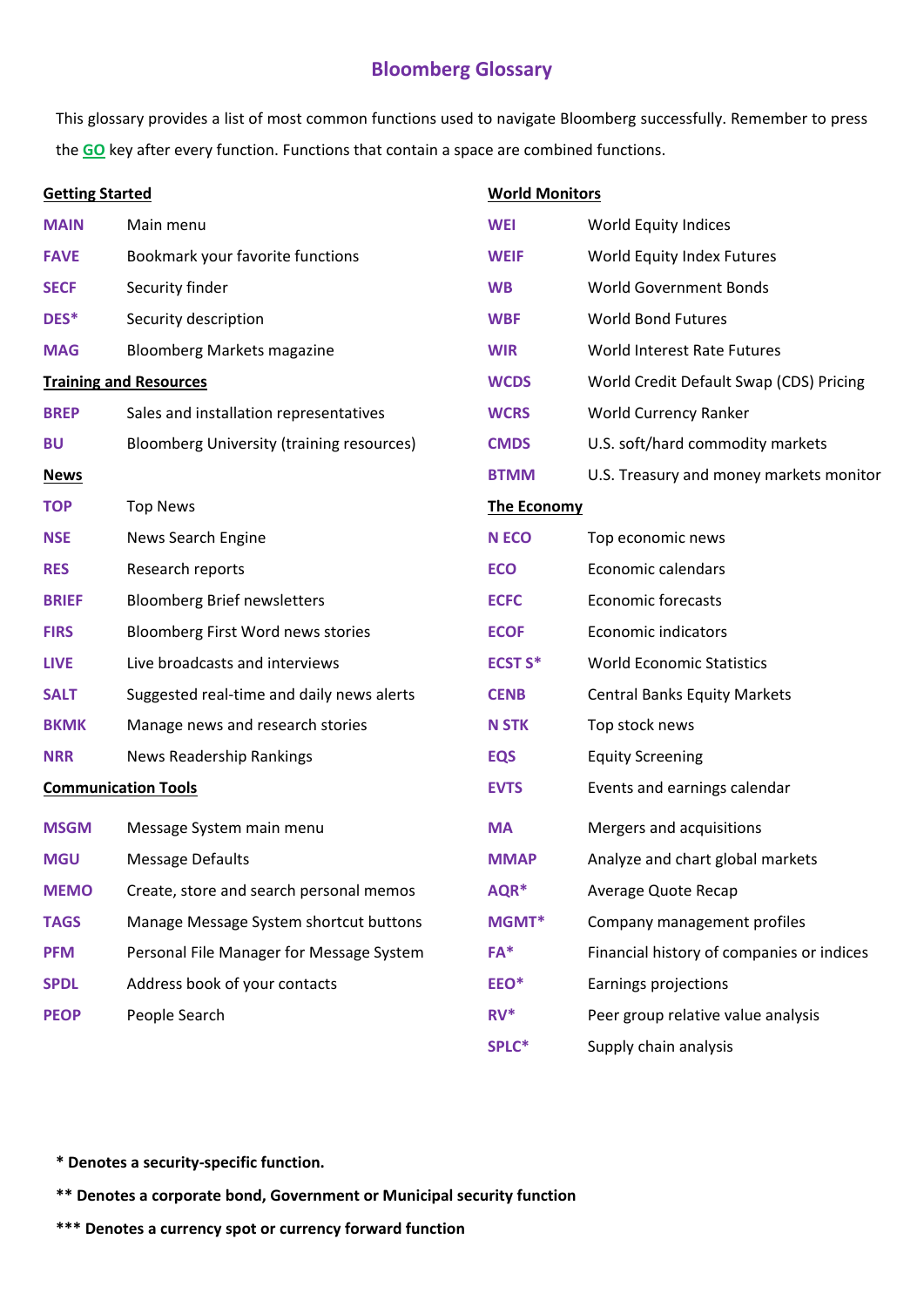| <b>Credit Markets</b>    |                                        |                   | <b>Emerging Markets</b>                    |  |
|--------------------------|----------------------------------------|-------------------|--------------------------------------------|--|
| <b>N BON</b>             | Top bond news                          | <b>N EM</b>       | Emerging markets news                      |  |
| <b>FICM</b>              | <b>Fixed Income Credit Monitor</b>     | <b>EMMV</b>       | <b>Emerging Markets: Market View</b>       |  |
| <b>GC</b>                | <b>Graph Curves</b>                    | <b>EMEQ</b>       | Emerging markets equity indices            |  |
| <b>NIM</b>               | New Issue Monitor                      | <b>EMMR</b>       | <b>Emerging Markets Money Rates</b>        |  |
| <b>RATC</b>              | Company credit rating revisions        | <b>Municipals</b> |                                            |  |
| <b>VOL</b>               | Volatilities and correlations          | <b>ISLM</b>       | <b>Islamic Capital Markets Home Page</b>   |  |
| YAS**                    | Yield and spread analysis              | <b>MSRC</b>       | Municipal bond search                      |  |
| <b>TFLO</b>              | <b>TRACE Market Flow</b>               | <b>SMUN</b>       | Municipal issuer screening                 |  |
| BVAL**                   | Snapshot of Bloomberg Valuation prices | <b>CDRA</b>       | Municipal fixed rate calendar              |  |
| FIGH**                   | <b>Hedge Calculator</b>                | TDH*              | Trade disclosure history                   |  |
| FIPX**                   | Live Quotes                            | <b>PICK</b>       | Municipal bond offerings/trades            |  |
| FIRV**                   | Relative Value and comparables         |                   | <b>Foreign Exchange Markets</b>            |  |
| <b>Funds</b>             |                                        | <b>NFX</b>        | Top foreign exchange news                  |  |
| <b>N FUND</b>            | Top fund news                          | <b>XDSH</b>       | FX dashboard                               |  |
| FL                       | Fund ticker lookup                     | $FRD***$          | Calculate spot and forward rates           |  |
| <b>FSRC</b>              | Fund search                            | <b>FXC</b>        | Currency rates matrix                      |  |
| <b>FLNG</b>              | 13F filing summaries                   | <b>FXIP</b>       | <b>FX Information Portal</b>               |  |
| FREP*                    | Fund performance reports               | <b>FXFC</b>       | Composite FX forecasts                     |  |
| <b>Commodity Markets</b> |                                        |                   | <b>Interest Rate Derivatives</b>           |  |
| <b>N CMD</b>             | Top commodities news                   | <b>USSW</b>       | U.S. Govt. swap and agency monitor         |  |
| <b>FDM</b>               | Commodity fundamental data             | <b>SWPM</b>       | Manage interest rate swaps and derivatives |  |
| <b>CPLY</b>              | Commodity playbook overview            | <b>ICVS</b>       | Custom interest rate swap curves           |  |
| <b>NATG</b>              | Natural gas markets                    | <b>FWCM</b>       | Forward curve matrix                       |  |
| <b>COAL</b>              | Coal markets                           |                   | <b>Portfolio Management</b>                |  |
| <b>VOLT</b>              | Electricity markets and statistics     | <b>PORT</b>       | Portfolio Risk & Analytics                 |  |
| <b>EMIS</b>              | Emissions/green markets                | <b>PORT HP</b>    | Historical portfolio analysis              |  |
| OIL                      | Oil markets                            | <b>PORT CH</b>    | <b>Portfolio Characteristics</b>           |  |
| <b>MINE</b>              | Metals                                 | <b>PORT CH</b>    | <b>Portfolio Characteristics</b>           |  |
| <b>AGS</b>               | Agriculture                            |                   |                                            |  |
| <b>BMAP</b>              | <b>Bloomberg maps</b>                  |                   |                                            |  |

*TRACE: [Trade Reporting and](https://www.investopedia.com/terms/t/trace.asp) Compliance Engine*

## **\* Denotes a security-specific function.**

- **\*\* Denotes a corporate bond, Government or Municipal security function**
- **\*\*\* Denotes a currency spot or currency forward function**